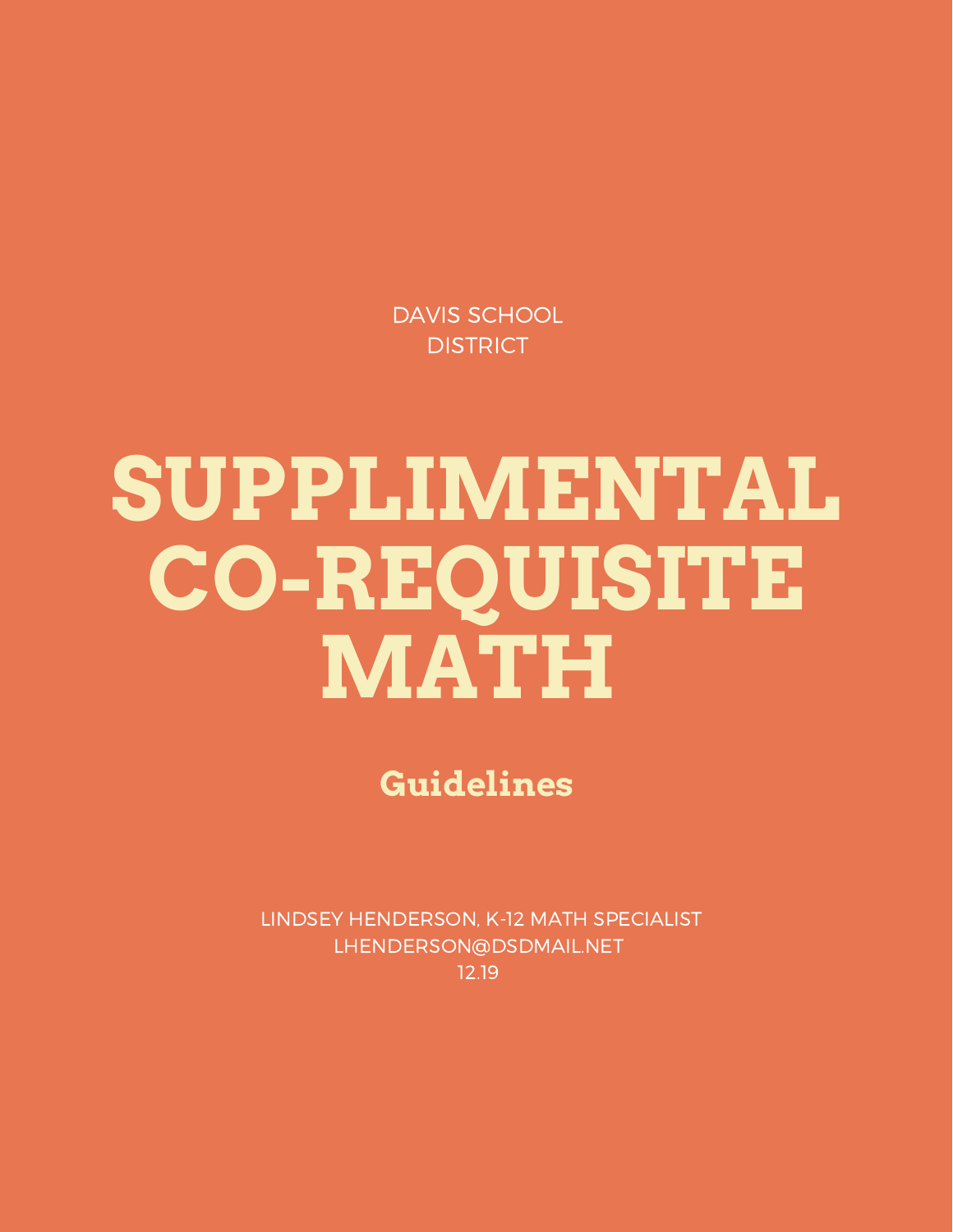# **Course Description**

# "A CLASS WHERE WE REPAIR A STUDENTS RELATIONSHIP WITH MATHEMATICS"



Co-Requisite Supplemental Math is intended to increase student understanding and achievement by increasing time, intensity and access to high-cognitive rigor for on-grade level core standards. This course focuses on pre-teaching on -grade level material before students learn the curriculum in the regular math class and secondarily focuses on reteaching on-grade level curriculum. Opportunities that teach prerequisite skills are directly tied to and taught in context of on-grade level content. Students can expect to be exposed to frequent and regular use of task-based learning in order to meet these objectives as well as regular and intentional interactions with the teaching and learning Mathematical Practices.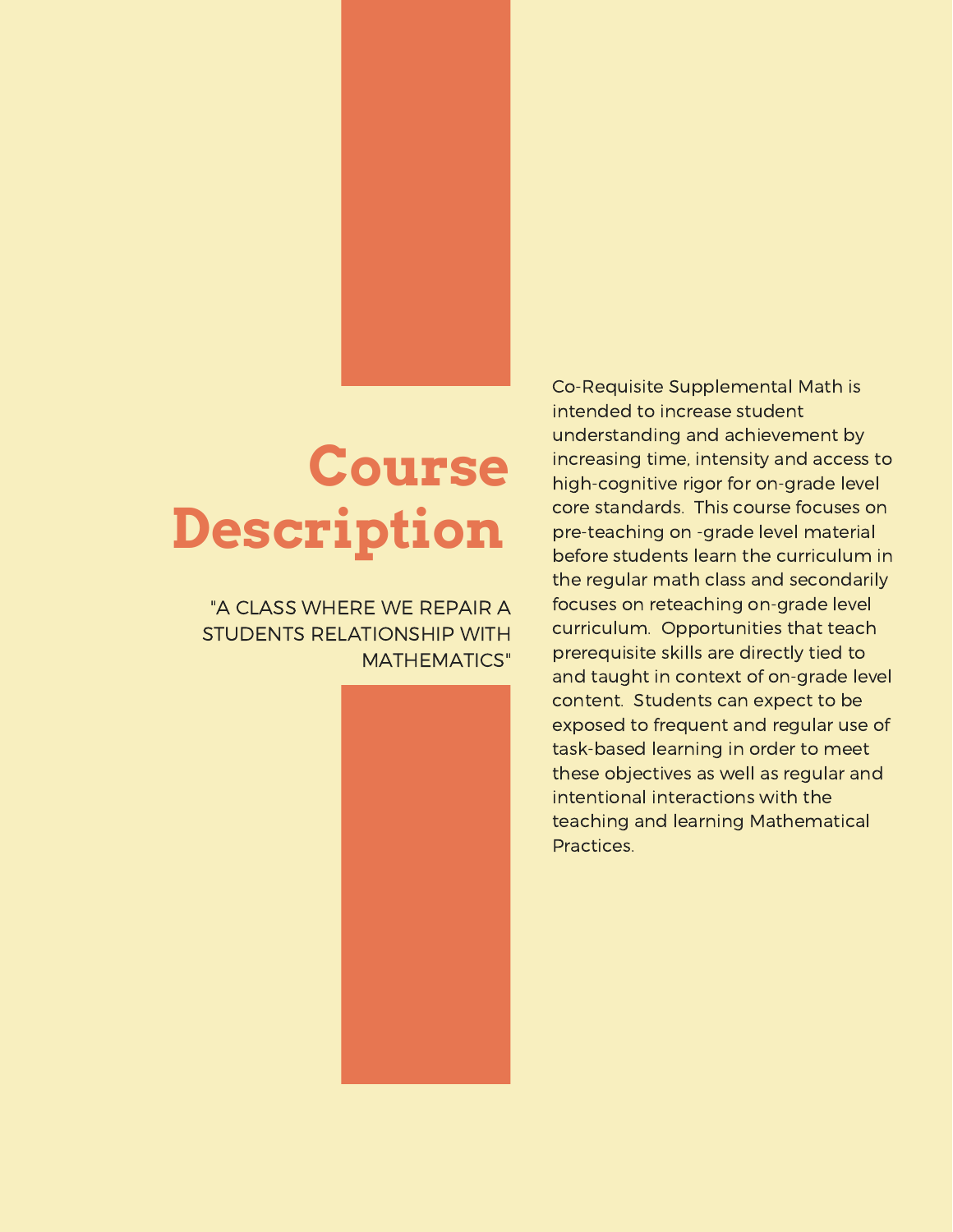# **Co-Requisite Math Teaching and Learning Recommendations**

# "A CLASS WHERE WE REPAIR A STUDENTS RELATIONSHIP WITH MATHEMATICS"

# **Pedagogy Best Practices**

- Student Centered Classroom Discussion (Hattie effect size 0.82) *including Number Talks, Jigsaws, Think-Pair-Share, Group Work, K-W-L, Student [Presentations/Projects,](https://www.nctm.org/Publications/Mathematics-Teacher/2018/Vol112/Issue1/mt2018-09-048a/) Learning Centers..*
- Metacognitive Strategies (Hattie effect size 0.69) *including Brainstorming, Three-Read Protocol, Student Reflections.*

### **Regular and Intentional Use of Math Manipulatives**

Algebra Tiles Base Ten Blocks Two-Colored Counters Tangrams *More information in Resources*

#### **Classroom Norms/Routines**

- Primary focus on pre-teaching (65-70% of instructional time).
- Secondary Focus on re-teaching in context of on-grade level content (20-25% of instructional time).
- Tertiary focus on "homework help" (10-15% of instructional time).
- Pass/Fail with a special emphasis on looking for student "right-ness" and providing feedback for improvement.
- No additional homework.
- Heterogeneous groupings of students.
- If a student passes (70% or above) Co-Requisite Math allow them to earn "P" credit for the previous year's math course by adding it to their transcript.
- Pre-teaching and re-teaching experiences are focused on high quality mathematical tasks with intentional use of the Mathematical Teaching and Learning Practices (see DSD Secondary Math Website: https://www.davis.k12.ut.us/academics/mathematics/highschool-mathematics).
- All remediation is to be done in context of on-grade level content with a special focus on intentional and explicit facilitation of student mathematical connections to previous content.
- Clear student entry and clear student exit into Co-Requisite Math based on student need on a quarter-by-quarter basis.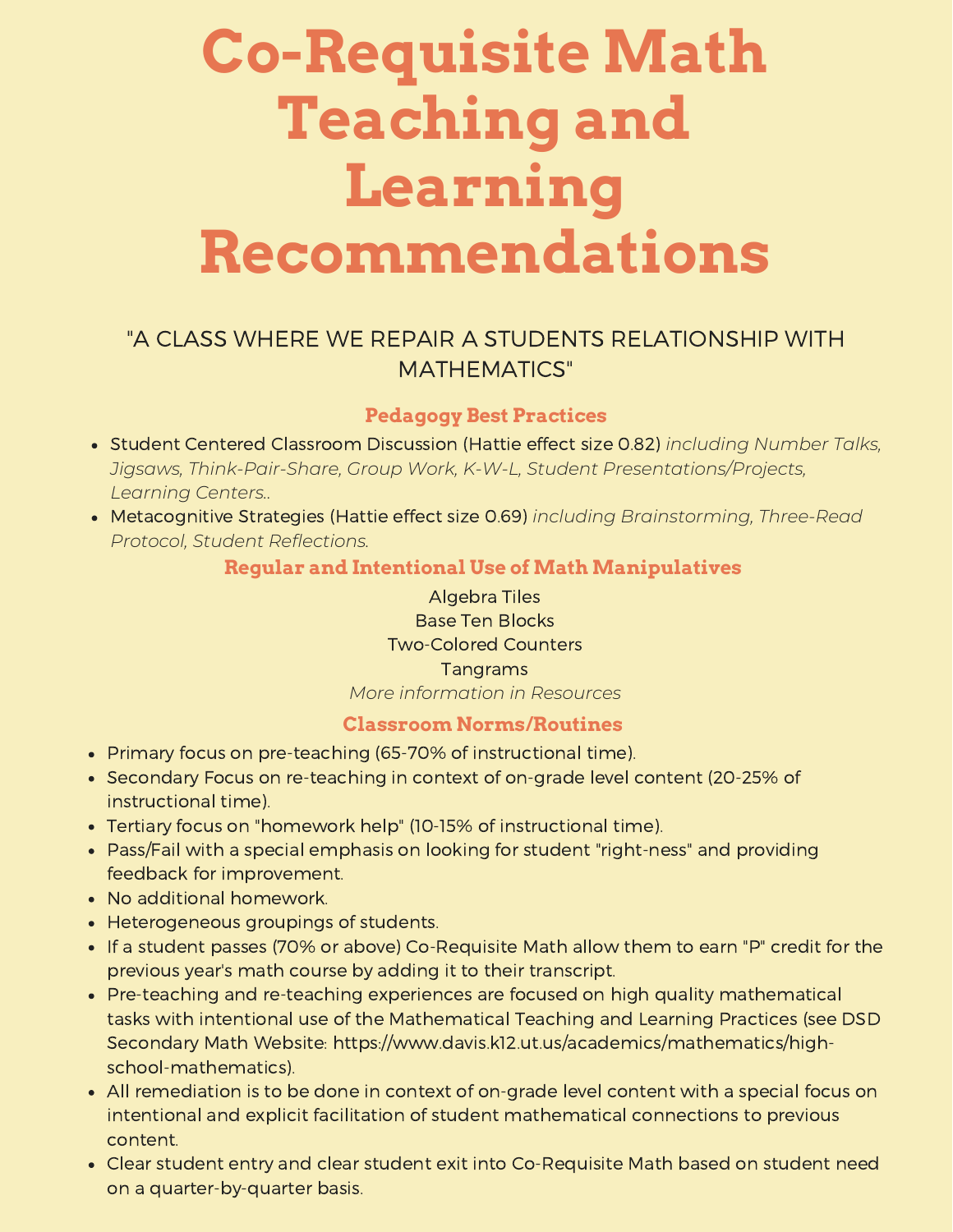# **Co-Requisite Math Social Emotional Learning Recommendations**

# "A CLASS WHERE WE REPAIR A STUDENTS RELATIONSHIP WITH MATHEMATICS"

# **Math Anxiety**

- Acknowledge student's math anxiety and the complex relationship between mathematical identity and mathematical success (Students draw themselves "doing math" followed by a conversation about the picture they drew).
- Spend time teaching math anxiety coping skills, such as meditation and breathing [techniques--particularly](https://www.nctm.org/Publications/Mathematics-Teacher/2018/Vol112/Issue1/mt2018-09-048a/) prior to exams or quizzes.
- Be mindful of the questions that you ask your students:

### **Anxiety Triggers**

- What is the answer?
- What is the next step?
- What is the [formula?](https://www.nctm.org/Publications/Mathematics-Teacher/2018/Vol112/Issue1/mt2018-09-048a/)
- Quick!
- Don't Forget!

### **Mindful Responses**

- What do you notice?
- What does it mean?
- How do I know?
- What happens if ...?
- How can you defend your solution?
- What seems [reasonable?](https://www.nctm.org/Publications/Mathematics-Teacher/2018/Vol112/Issue1/mt2018-09-048a/)
- Make traditional math exam/quiz/assessment [accommodations--Remove](https://www.nctm.org/Publications/Mathematics-Teacher/2018/Vol112/Issue1/mt2018-09-048a/) the Question (see resources) and Assessment Day Collaboration (see resources).